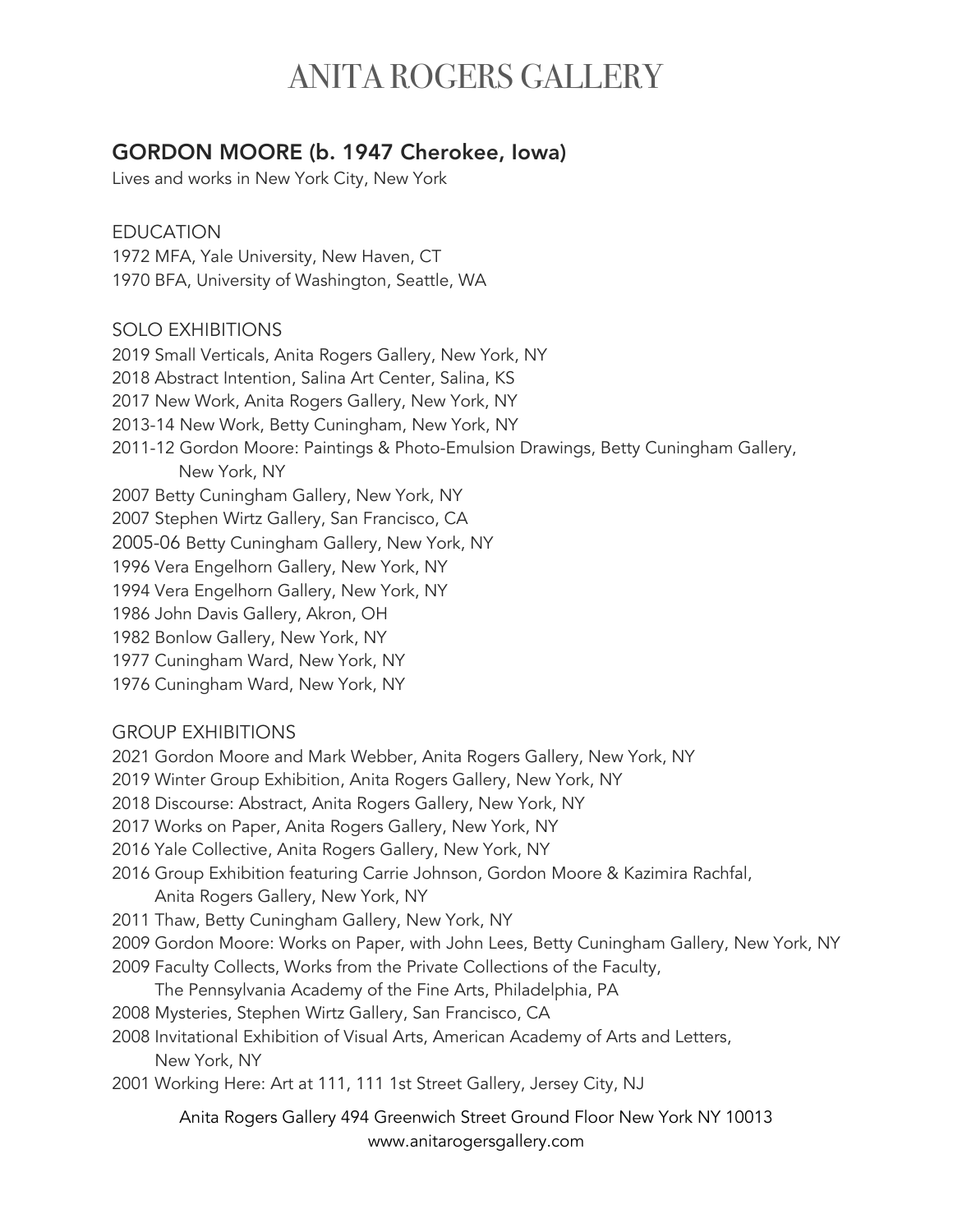# ANITA ROGERS GALLERY

2000 Paintings and Photographs, Exhibition to benefit the Foundation for Contemporary Performance Arts, Inc., Matthew Marks Gallery, New York, NY 1999 Painting, M3 Gallery, New York, NY 1998 National Invitational Drawing Show, Emporia State College, Emporia, KS 1998 The Fannelli Show, O.K. Harris Gallery, New York, NY 1986 The Artist for Artist, Benefit for Artists Rights, 580 Broadway, New York, NY 1986 Five Abstract Painters, Lorence Monk Gallery, New York, NY 1986 Geometric Abstraction, Green Gallery, Coral Gables, FL 1984 Inaugural Exhibition, Hokin-Kaufman Gallery, Chicago, IL 1982 US Art Now, Nordiska Kompaniet, Stockholm, Sweden 1981 US Art Now, Konsthallen, Goteborg, Sweden 1981 Media Relief, John Weber Gallery, New York, NY 1980 Concrete Proposals, Spoleto Festival, Charleston, SC 1980 Concrete Proposals, Stamford Museum, Stanford, CT 1980 Material Matters, Norton Gallery of Art, West Palm Beach, FL 1980 Material Matters, Clocktower, Institute for Art and Urban Resources, New York, NY 1972 Graduate Exhibition, Yale University Art Gallery, New Haven, CT

### GRANTS AND FELLOWSHIPS

2020 Guggenheim Fellowship

2015 New York Foundation for the Arts Fellowship

2010 Pollock Krasner Foundation Grant, New York, NY

2008 Academy Award in Art, American Academy of Arts and Letters, New York, NY

2006 Pollock Krasner Foundation Grant, New York, NY

2001 Adolph & Esther Gottlieb Foundation Award in Painting

1991 Louis Comfort Tiffany Foundation Award in Painting

1980 National Endowment for the Arts-Visual Artists Fellowship

### VISITING POSITIONS

2014 Visiting Artist, Vermont Studio Center, Johnson, VT 2011 Visiting Artist, Maryland Institute College of Art, Baltimore, MD 2009 Adjunct Lecturer, Painting, Montclair State University, Montclair, NJ 2009 "Visual Voices" Visiting Lecturer George Mason University, Fairfax, VA 2006-08 Visiting Artist, Montclair State University, Montclair, NJ 2006 Visiting Artist, Museum of Fine Arts, Boston, MA 1994 Visiting Lecturer, Emporia State College, Emporia, KS 1986 Visiting Lecturer, University of Delaware, Newark, DE 1986 Visiting Lecturer, Lawrence Institute of Technology, Detroit, MI 1982 Visiting Artist, Cooper Union, New York, NY 1980 Visiting Artist, Nova Scotia College of Art and Design, Halifax, Nova Scotia, Canada 1978 Visiting Artist, Chicago Art Institute, Chicago, IL 1977 Visiting Artist, Ohio State University, Columbus, OH

Anita Rogers Gallery 494 Greenwich Street Ground Floor New York NY 10013 www.anitarogersgallery.com